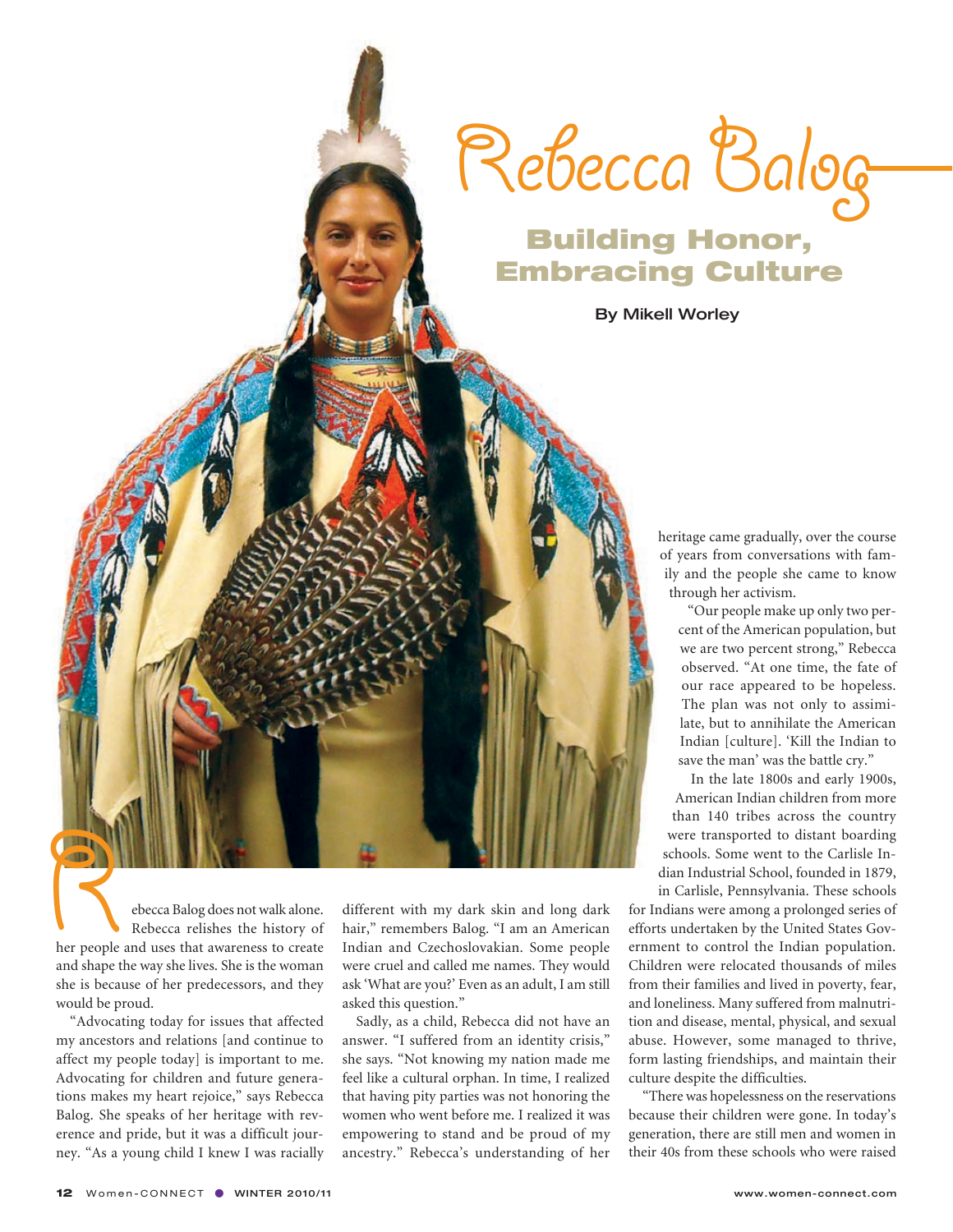

our people make up only two percent of the<br>American population, but we are two percent strong.<br>ithout connection to their parents and affected generations from 1879 through to Our people make up only two percent of the American population, but we are two percent strong.

without connection to their parents and without affection or love. Many were beaten for praying in the old ways and for speaking their language," says Rebecca. "These schools



affected generations from 1879 through to today. My family lived just a few miles from the Carlisle school, the prototype of them all. As Natives living close to a school that imported other native children from across the country, my family grew fearful, felt selfdoubt, and experienced prejudices that were strong. Yet, this dark time has become a part of my identity today. It has shaped me."

 In 2010 when Rebecca graduated from Ashford University in Clinton, Iowa, with degrees in psychology and sociology, her family gave her a star quilt. "My mother felt honored to give me the blanket. Symbolism is an integral part of everyday life and a blanket is much more than a cover. The quilt, or blanket, represents honor, warmth, security, and identity," Rebecca tells me, softly with pride.